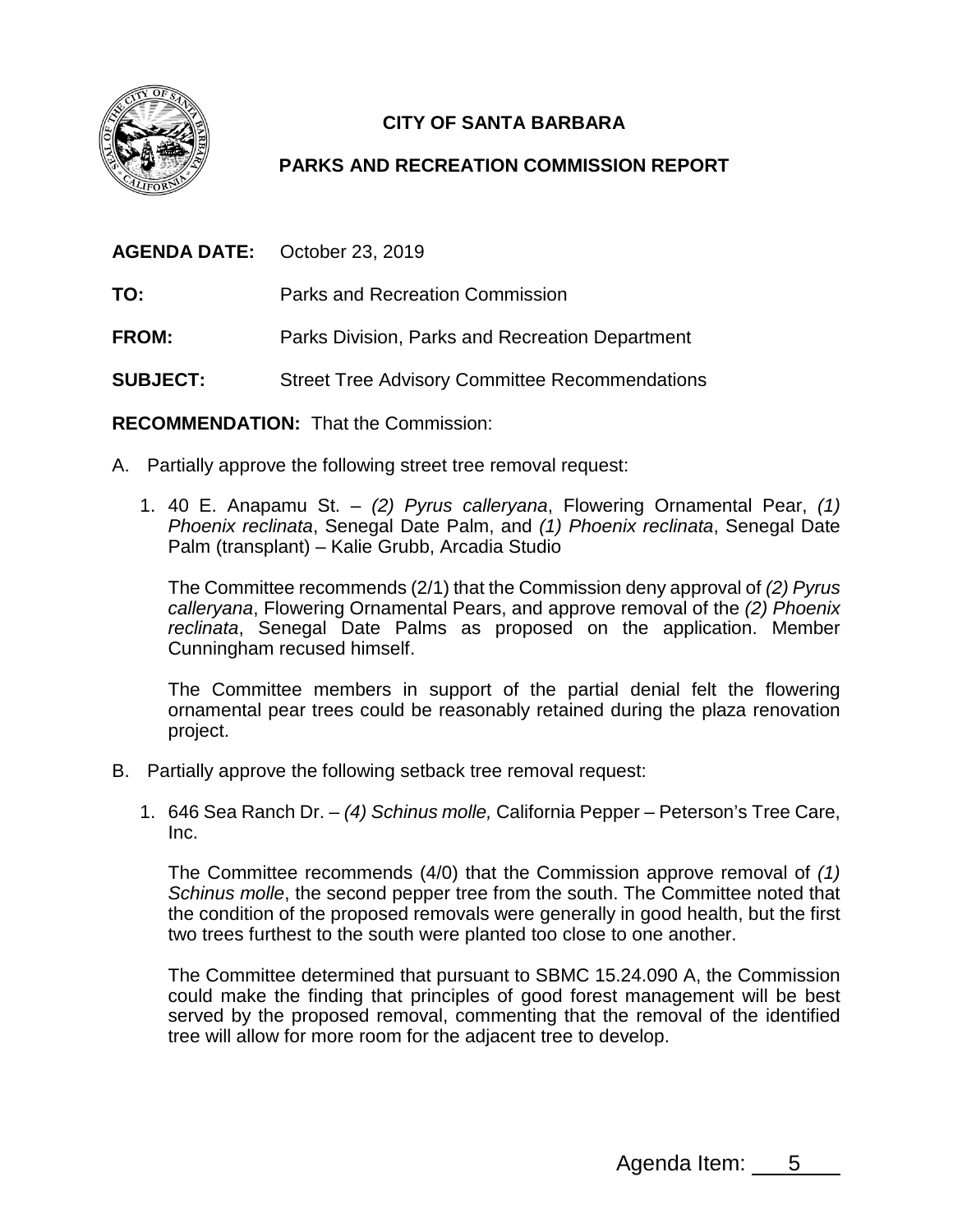Parks and Recreation Commission Report Street Tree Advisory Committee Recommendations October 23, 2019 Page 2

- C. Approve the following setback tree removal request:
	- 1. 3761 State St. *(3) Cupaniopsis anacardioides,* Carrot Wood Karen Christman, Arbor Services, Inc.

The Committee recommends (4/0) that the Commission approve the removals. The Committee commented that the trees were in poor health and no efforts would improve their condition.

The Committee determined that pursuant to SBMC 15.24.090 A, the Commission could make the finding that principles of good forest management will be best served by the proposed removals, noting that the street trees adjacent to the proposed removals were doing so well a replacement tree in this location was not required.

- D. Conditionally approve the following setback tree removal request:
	- 1. 411 E. Padre St. *Viburnum odoratissimum,* Sweet viburnum Mark Shields

This item was reviewed during the September 25, 2019 Parks and Recreation Commission meeting. During review, the applicant provided additional information to the Commission to accompany their initial application. After review of the new material, the Parks and Recreation Commission made a motion to refer this application back to the Street Tree Advisory Committee for further review.

The Committee recommends (3/1) that the Commission approve removal on the condition a designated street tree is planted, in addition to the planting of a tree located within the front setback as proposed by the applicant.

The Committee determined that pursuant to SBMC 15.24.090 A & B, the Commission could make the findings that principles of good forest management will be best served by the proposed removal and that the character of the immediate neighborhood with respect to forestation will not be materially affected by the proposed removal. The Committee noted that the replacement of two new trees offsets the removal of the existing setback tree and does not materially affect the character of the neighborhood.

- E. Deny the following setback tree removal request:
	- 1. 1210 Cacique St. *Pinus pinea*, Italian Stone Pine Fabiola Campos, Flamingo Mobile Home Park

The Committee recommends (4/0) that the Commission deny the removal. The Committee commented that the tree is reasonably healthy, root related issues can be mitigated, and the removal of the tree would be a material loss to the neighborhood.